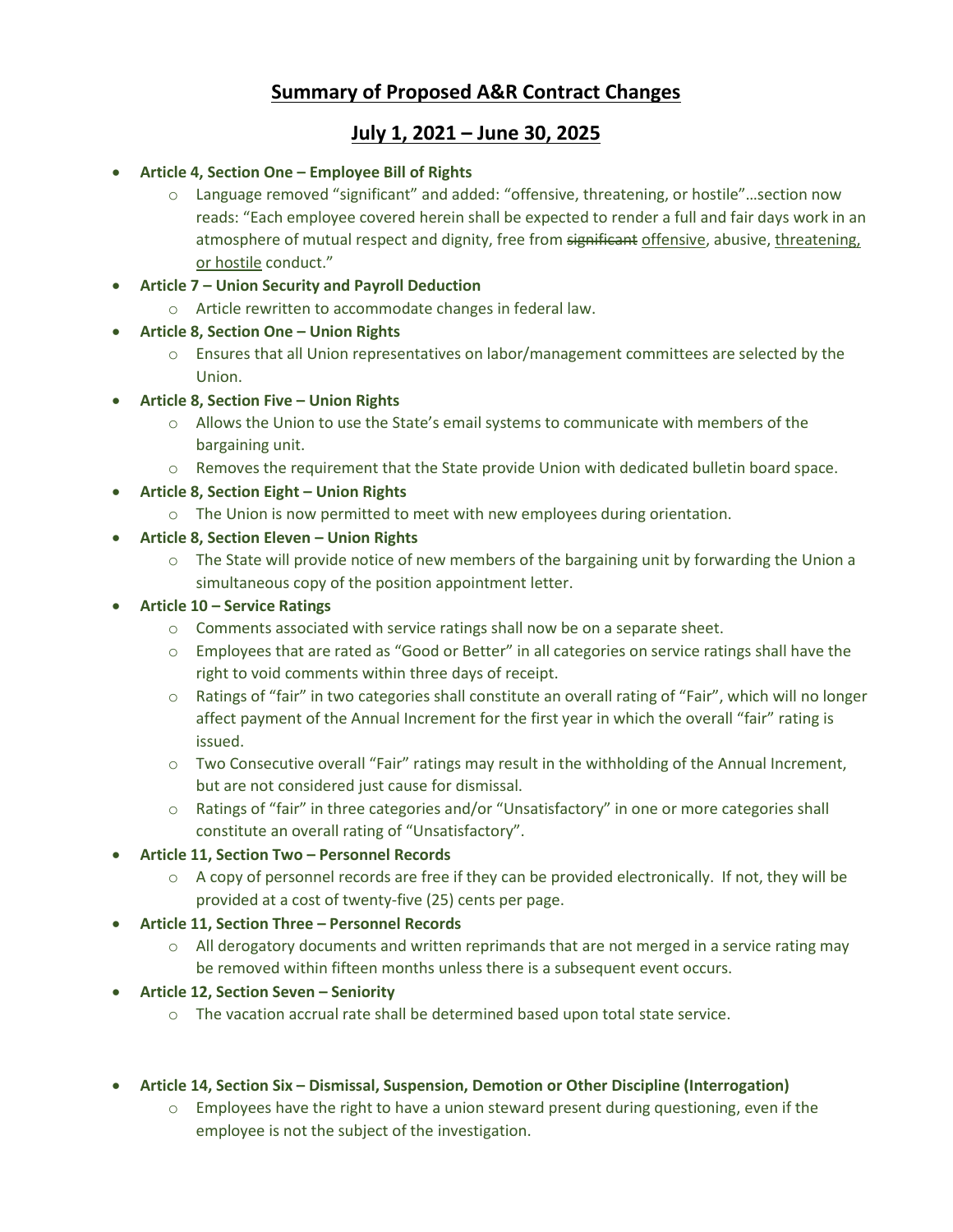- **Article 15, Section Six – Grievance Procedure**
	- o Grievances shall now be submitted to Step II via email.
- **Article 15, Section Nine – Grievance Procedure**
	- o Modifies how the State or Union may remove an arbitrator from the panel.
- **Article 15, Section 11 – Grievance Procedure**
	- $\circ$  Entitles the Union to grieve, but not arbitrate, a reclassification grievance under procedures in the newly created Article 15a.
- **Article 15a – Reclassification Appeal Procedure**
	- o Establishes new article revising the temporary service in a higher class and reclassification grievance process.
- **Article 16, Section Five (d) – Hours of Work**
	- o Updates contract to reflect accurate titles of OPM/OLR representatives.
- **Article 16, Section Five (e) – Hours of Work**
	- o Allows overtime to be paid by direct deposit.
- **Article 16, Section 7 – Hours of Work**
	- o In the event of a Governor-directed office closing, if you are compelled to Telework on a nontelework day, you will receive Comp Time in addition to the employee's regular pay.
- **Article 18, Section Six – Vacations (Personal Leave)**
	- $\circ$  Employees in full-time durational and trainee positions are now able to access three personal days per year.
- **Article 19, Section Three – Sick Leave**
	- $\circ$  Employees may use up to 10 days of sick leave per calendar year and use of this time for this purpose is less restrictive.
- **Article 20, Section Three – Sick Leave Bank**
	- $\circ$  Sick bank may now be accessed after 2 weeks off of payroll rather than 3 weeks.
- **Article 22, Section Two – Health Program**
	- o The State is no longer required to maintain a list of rarely used no cost public health clinics for certain services (chest X-Rays, venereal disease tests, pap smear, etc.).
- **Article 23, Section One – Group Health Insurance**
	- o Clarifies that SEBAC negotiates changes to group health insurance.
- **Article 23, Section Two – Group Health Insurance**
	- o Clarifies that SEBAC negotiates changes to group life insurance.
- **Article 24, Section One – Compensation (General Wage Increases)**
	- o General wage increases of 2.5% effective July 1, 2021 (retro-active payment); July 1, 2022; and June 30, 2023.
	- o Employees shall receive annual increments (steps) in each of the first three years of the contract (first year increment will be retroactive to Dec 30, 2021)
	- $\circ$  Top Step Payments will be paid in all years of the contract (retroactive payment for 2021)
	- o Lump Sum of \$2,500 for those on payroll March 31, 2022
	- o Lump Sum of \$1,000 for those on payroll July 2022
	- $\circ$  2024/25 Wage Reopener. The contract will remain in place however the GWI and Annual increments (steps) will be negotiated at that time.
- **Article 24, Section Two – Compensation (Annual Increments)**
	- o The annual increment for employees on an A&R "modified/salary range" plan will be increased to 3%.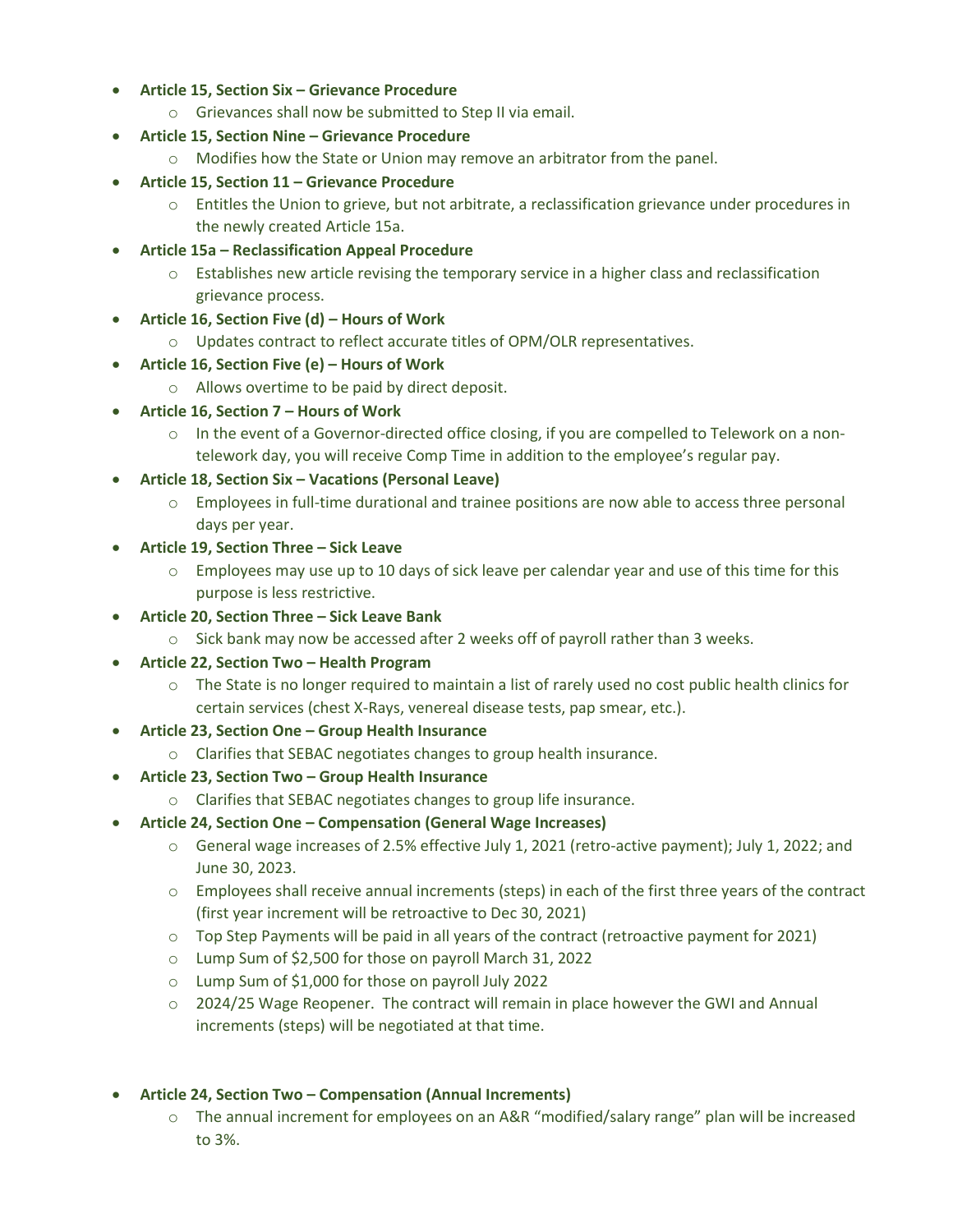### **Article 24, Section Four – Compensation (Shift and Weekend Differential)**

- o Night shift differential increased from \$.75 to \$1.00 per hour effective July 1, 2022 and increased to \$1.25 effective July 1, 2024.
- o Weekend differential increased from \$0.50 to \$0.90 per hour
- **Article 24, Section Five – Compensation** 
	- o Promotions to and within "modified/range" plans shall be 3%
- **Article 24, Section Six**
	- o Tuition Reimbursement MOU 10 placed into the contract here
- **Article 24, Section Nine – Compensation (Safety Shoes)**
	- o Reimbursement for Safety Shoes increased from \$110 to \$120.
- **Article 24, Section Ten – Compensation (On-Call/Standby Pay)**
	- $\circ$  On-call pay increased from \$1.50 to \$2.25 per hour and \$3.00 when the employee is required to be on-call during a holiday.
	- o Weekly cap for on-call pay increased from \$175 to \$250.
- **Article 24, Section Eleven – Compensation (Overpayment Procedure)**
	- o Establishes a 5 year limit on audits of accruals and/or recovery of overpayment.
- **Article 25, Section Five – Travel Expenses and Reimbursements (Auto Usage)**
	- o Minimum reimbursement for use of a personal vehicle increased \$2 to \$3
	- o Daily auto usage fee increased from \$5.00 to \$6.00
- **Article 25, Section Ten – Travel Expenses and Reimbursements (Out of State Travel)**
	- o Out of state travel reimbursement increased from \$10 to \$12.00
- **Article 25, Section Thirteen – Travel Expenses and Reimbursements**
	- o Meal reimbursement rates increased \$1 to:
		- Breakfast \$12.00
		- $\blacksquare$  Lunch \$16.00
		- **Dinner \$27.00**
- **Article 25, Section Sixteen – Travel Expenses and Reimbursements (Other Business-Related Expenses)**
	- o Gratuities to housekeeping staff increased from \$2 to \$3.00 per night.
- **Article 28 – Temporary Service in a Higher Classification**
	- o Revises the rules concerning Temporary Service in a Higher Class (TSHC) grievances.
	- o Provides that the number of supervisees alone will not be a bar for TSHC compensation.
- **Article 29 – Out of Title Work**
	- o Updates contract to reflect accurate titles of OPM/OLR representatives.
- **Article 30, Section Three -- Transfers**
	- $\circ$  Increases the period of time an employee who voluntarily transfers may request a return to their former agency from 3 weeks to 4 weeks.
- **Article 31, Section Six – Training and Professional Leave (Professional Development and Conference Fund)**
	- o The Professional Development fund shall be funded to the following amounts in each contract year
		- $-$  July 1, 2021 \$125,000
		- $-$  July 1, 2022 \$135,000
		- $-$  July 1, 2023 \$145,000
		- $-$  July 1, 2024 \$145,000
- **Article 31, Section Seven – Training and Professional Leave (Professional Development Funds)**
	- o Increases each employee's entitlement from \$600 to a maximum of \$700 reimbursement per contract year toward costs to attend conferences, seminars, and programs.